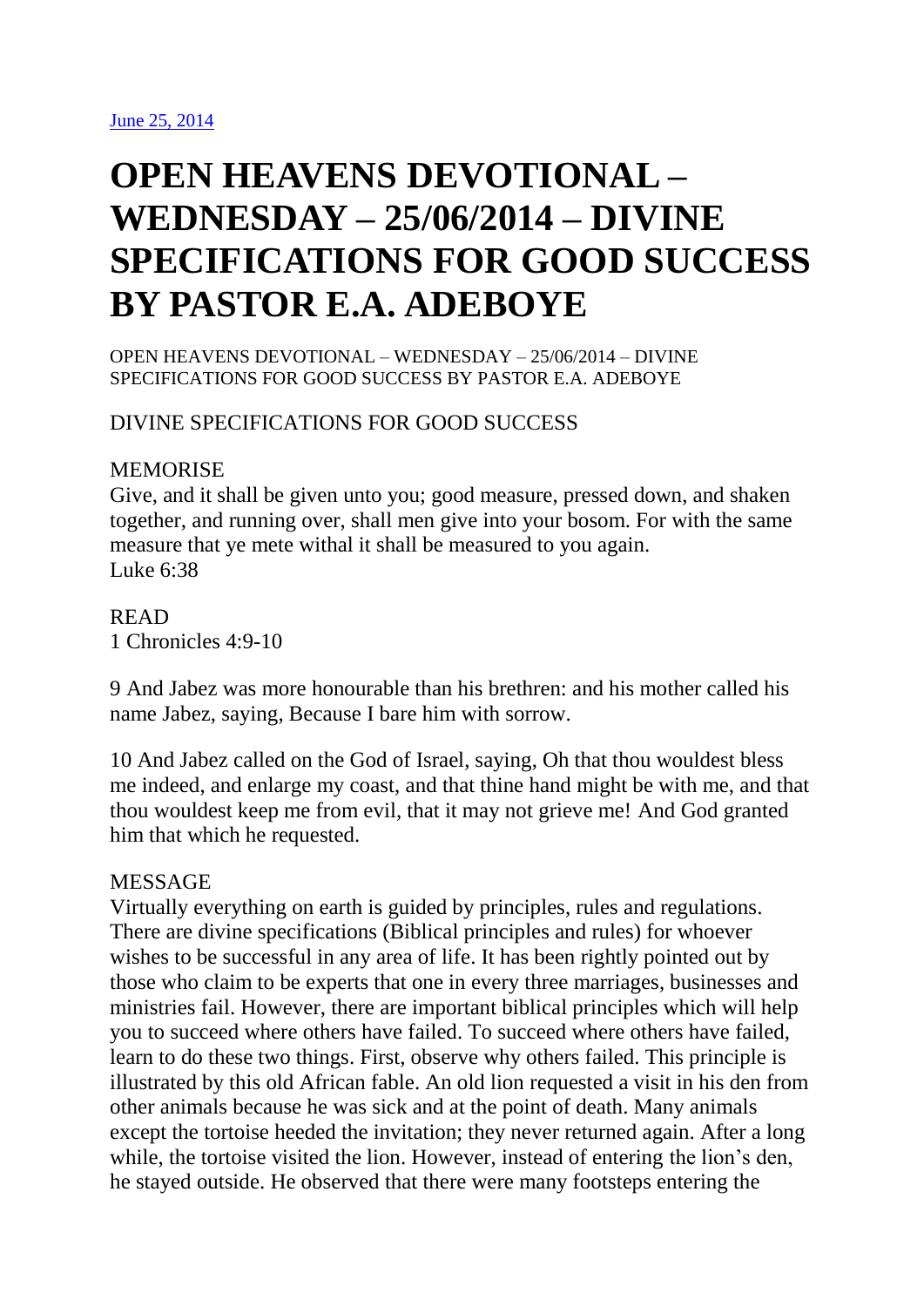lion's den, but none coming out. So from outside, the tortoise greeted the lion and quickly fled his den. The tortoise succeeded where other animals failed because it was patient enough to observe and discover why others failed. The second secret is to know where to start. Jabez in 1 Chronicles 4:10 knew where to start.

"And Jabez called on the God of Israel, saying, Oh that thou wouldest bless me indeed, and enlarge my coast, and that thine hand might be with me, and that thou wouldest keep me from evil, that it may not grieve me! And God granted him that which he requested."

Are you into a business venture, full time ministry or marriage that is in crisis? To succeed where others failed, discover why they failed. There are reasons why many ventures fail. These include poor business plans, lack of vision and commitment, poor market assessment, wrong financial considerations, weak monitoring and prayerlessness. After discovering why others failed, know where to start. To succeed in marriage, career, academics, business life and ministry, you should have a vision. Run your life, business and ministry professionally. Plan ahead, be organised and be committed to excellence. You should also be diligent and hardworking. Be persistent and let God be your Number One priority. Jabez was more honourable than his brethren because he called on the El-Shaddai and was specific in his request. He requested for divine prosperity and protection and received both from God. You can do the same today.

## KEY POINT

To succeed where others failed, let God be your Number One

#### **5 Ways to Make Your Dreams a Reality BISHOP DAVID OYEDEPO** 25 June 2014 at 07:50

God wants you to have great expectations. He wants you to dream big, Word-based, Holy Spirit-inspired dreams, and He wants to make those dreams come true. For Him to do so, however, you must stay with the faith program and be patient. You must keep believing and refuse to quit on your dreams, no matter how long they take to come to pass. Here are a few points to help you:

## **1) Make it your heart's desire first and foremost to please God.**

1 Thessalonians 4:1: "Finally, dear brothers and sisters, we urge you in the name of the Lord Jesus to live in a way that pleases God, as we have taught you. You live this way already, and we encourage you to do so even more." (New Living Translation)